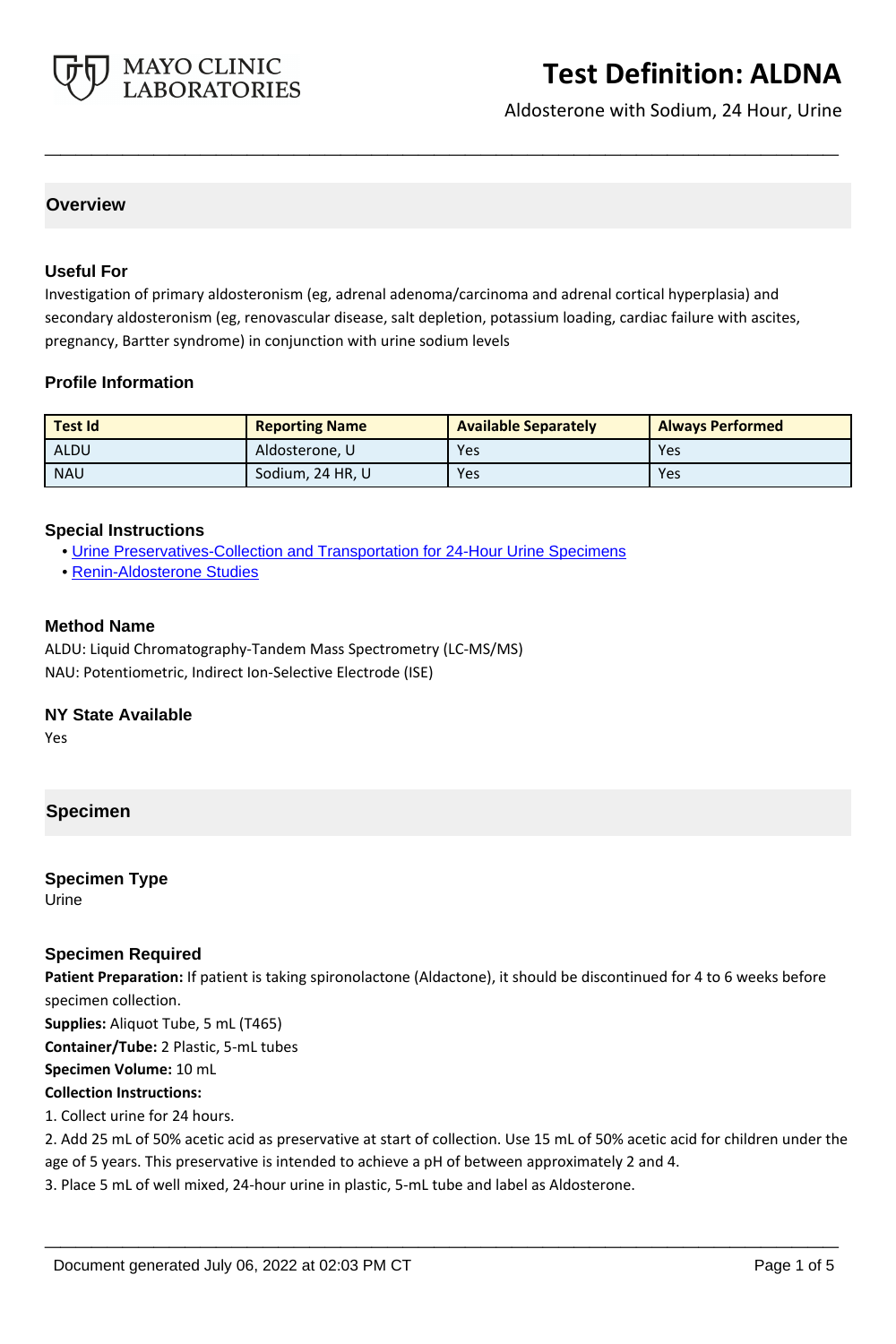

Aldosterone with Sodium, 24 Hour, Urine

4. Place 5 mL of well mixed, 24-hour urine in plastic, 5-mL tube and label as Sodium. **Additional Information:**

**1. 24-Hour volume is required.**

2. See [Urine Preservatives-Collection and Transportation for 24-Hour Urine Specimens](https://www.mayocliniclabs.com/it-mmfiles/Urine_Preservatives-Collection_and_Transportation_for_24-Hour_Urine_Specimens.pdf) and [Renin-Aldosterone Studies](https://www.mayocliniclabs.com/it-mmfiles/Renin-Aldosterone_Studies.pdf) for more detailed instructions in Special Instructions.

**\_\_\_\_\_\_\_\_\_\_\_\_\_\_\_\_\_\_\_\_\_\_\_\_\_\_\_\_\_\_\_\_\_\_\_\_\_\_\_\_\_\_\_\_\_\_\_\_\_\_\_**

# **Urine Preservative Collection Options**

| Ambient               | OK        |
|-----------------------|-----------|
| Refrigerate           | OK        |
| Frozen                | OK        |
| 50% Acetic Acid       | Preferred |
| <b>Boric Acid</b>     | OK        |
| Diazolidinyl Urea     | No        |
| 6M Hydrochloric Acid  | No        |
| <b>6M Nitric Acid</b> | No        |
| Sodium Carbonate      | No        |
| Thymol                | No        |
| Toluene               | No        |

# **Specimen Minimum Volume**

Aldosterone: 1 mL/Sodium: 1 mL

# **Reject Due To**

All specimens will be evaluated at Mayo Clinic Laboratories for test suitability.

# **Specimen Stability Information**

| <b>Specimen Type</b> | <b>Temperature</b>       | <b>Time</b> | <b>Special Container</b> |
|----------------------|--------------------------|-------------|--------------------------|
| Urine                | Refrigerated (preferred) | 14 davs     |                          |
|                      | Frozen                   | 14 days     |                          |
|                      | Ambient                  | 7 days      |                          |

# **Clinical & Interpretive**

# **Clinical Information**

Aldosterone stimulates sodium transport across cell membranes, particularly in the distal renal tubule where sodium is exchanged for hydrogen and potassium. Secondarily, aldosterone is important in the maintenance of blood pressure and blood volume.

Aldosterone is the major mineralocorticoid and is produced by the adrenal cortex. The renin-angiotensin system is the primary regulator of the synthesis and secretion of aldosterone. Likewise, increased concentrations of potassium in the plasma may directly stimulate adrenal production of the hormone. Under physiologic conditions, pituitary

**\_\_\_\_\_\_\_\_\_\_\_\_\_\_\_\_\_\_\_\_\_\_\_\_\_\_\_\_\_\_\_\_\_\_\_\_\_\_\_\_\_\_\_\_\_\_\_\_\_\_\_**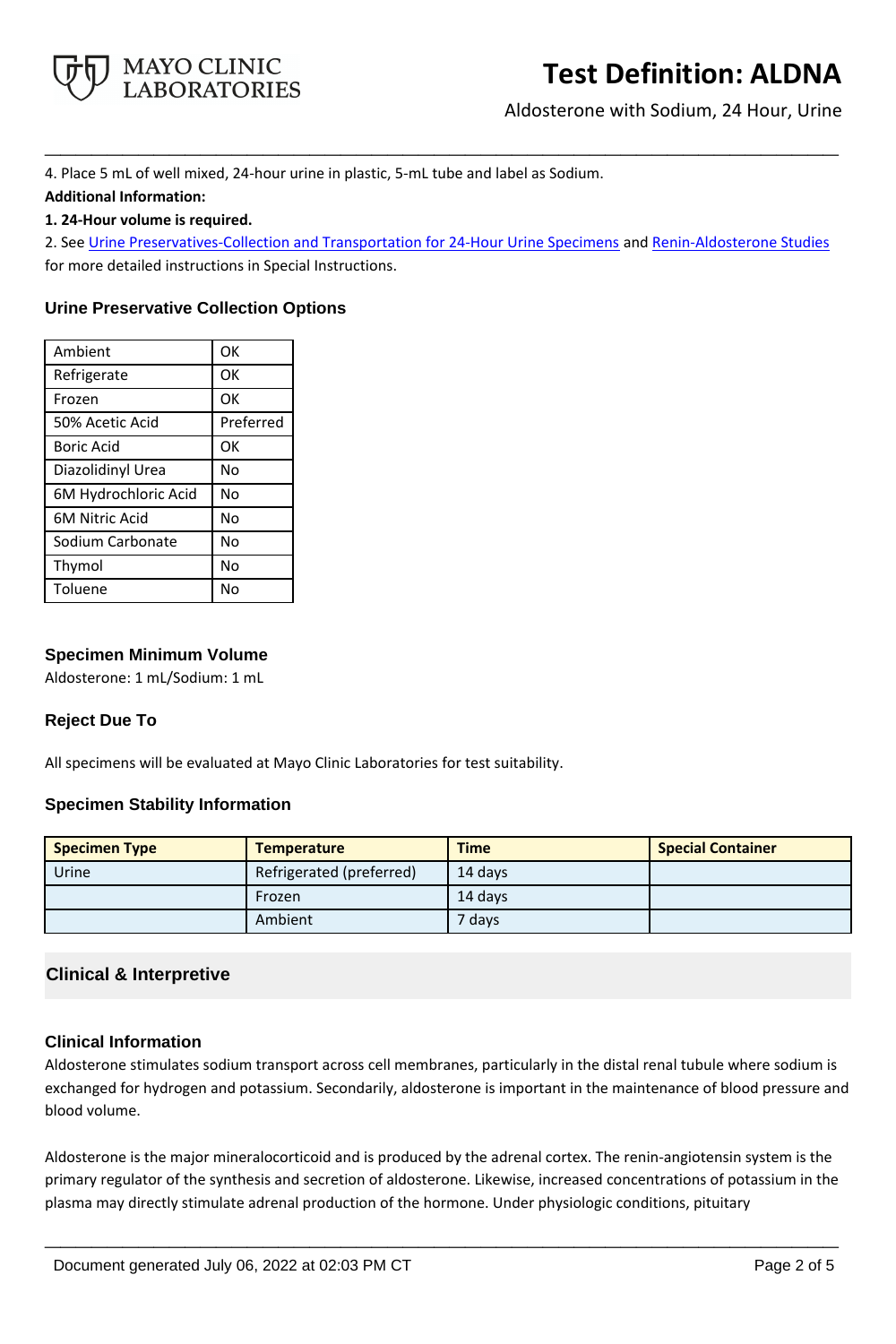

Aldosterone with Sodium, 24 Hour, Urine

adrenocorticotropic hormone can stimulate aldosterone secretion.

Urinary aldosterone levels are inversely correlated with urinary sodium excretion. Normal individuals will show a suppression of urinary aldosterone with adequate sodium repletion.

**\_\_\_\_\_\_\_\_\_\_\_\_\_\_\_\_\_\_\_\_\_\_\_\_\_\_\_\_\_\_\_\_\_\_\_\_\_\_\_\_\_\_\_\_\_\_\_\_\_\_\_**

Primary hyperaldosteronism, which may be caused by aldosterone-secreting adrenal adenoma/carcinomas or adrenal cortical hyperplasia, is characterized by hypertension accompanied by increased aldosterone levels, hypernatremia, and hypokalemia. Secondary hyperaldosteronism (eg, in response to renovascular disease, salt depletion, potassium loading, cardiac failure with ascites, pregnancy, Bartter's syndrome) is characterized by increased aldosterone levels and increased plasma rennin activity.

# **Reference Values**

ALDOSTERONE 0-30 days: 0.7-11.0 mcg/24 hours\* 1-11 months: 0.7-22.0 mcg/24 hours\* > or =1 year: 2.0-20.0 mcg/24 hours

\*Loeuille GA, Racadot A, Vasseur P, Vandewalle B: Blood and urinary aldosterone levels in normal neonates, infants and children. Pediatrie 1981;36:335-344

#### SODIUM

41-227 mmol/24 hours

If the 24-hour urinary sodium excretion is >200 mmol, the urinary aldosterone excretion should be <10 mcg.

#### **Interpretation**

Under normal circumstances, if the 24-hour urinary sodium excretion is greater than 200 mEq, the urinary aldosterone excretion should be less than 10 mcg/24 hours.

Urinary aldosterone excretion greater than 12 mcg/24 hours as part of an aldosterone suppression test is consistent with hyperaldosteronism.

Twenty-four hour urinary sodium excretion should exceed 200 mEq to document adequate sodium repletion.

See **Renin-Aldosterone Studies** in Special Instructions.

**Note:** Advice on stimulation or suppression tests is available from Mayo Clinic's Division of Endocrinology; call 800-533-1710.

#### **Cautions**

The plasma renin activity (PRA) cannot be interpreted if the patient is being treated with spironolactone (Aldactone). Spironolactone (Aldactone) should be discontinued for 4 to 6 weeks before testing.

Angiotensin converting enzyme (ACE) inhibitors have the potential to "falsely elevate" PRA. Therefore, in a patient treated with an ACE-inhibitor, the findings of a detectable PRA level or a low sodium aldosterone (SA)/PRA ratio do not exclude the diagnosis of primary aldosteronism. In addition, a strong predictor for primary aldosteronism is a PRA level undetectably low in a patient taking an ACE-inhibitor.

**\_\_\_\_\_\_\_\_\_\_\_\_\_\_\_\_\_\_\_\_\_\_\_\_\_\_\_\_\_\_\_\_\_\_\_\_\_\_\_\_\_\_\_\_\_\_\_\_\_\_\_**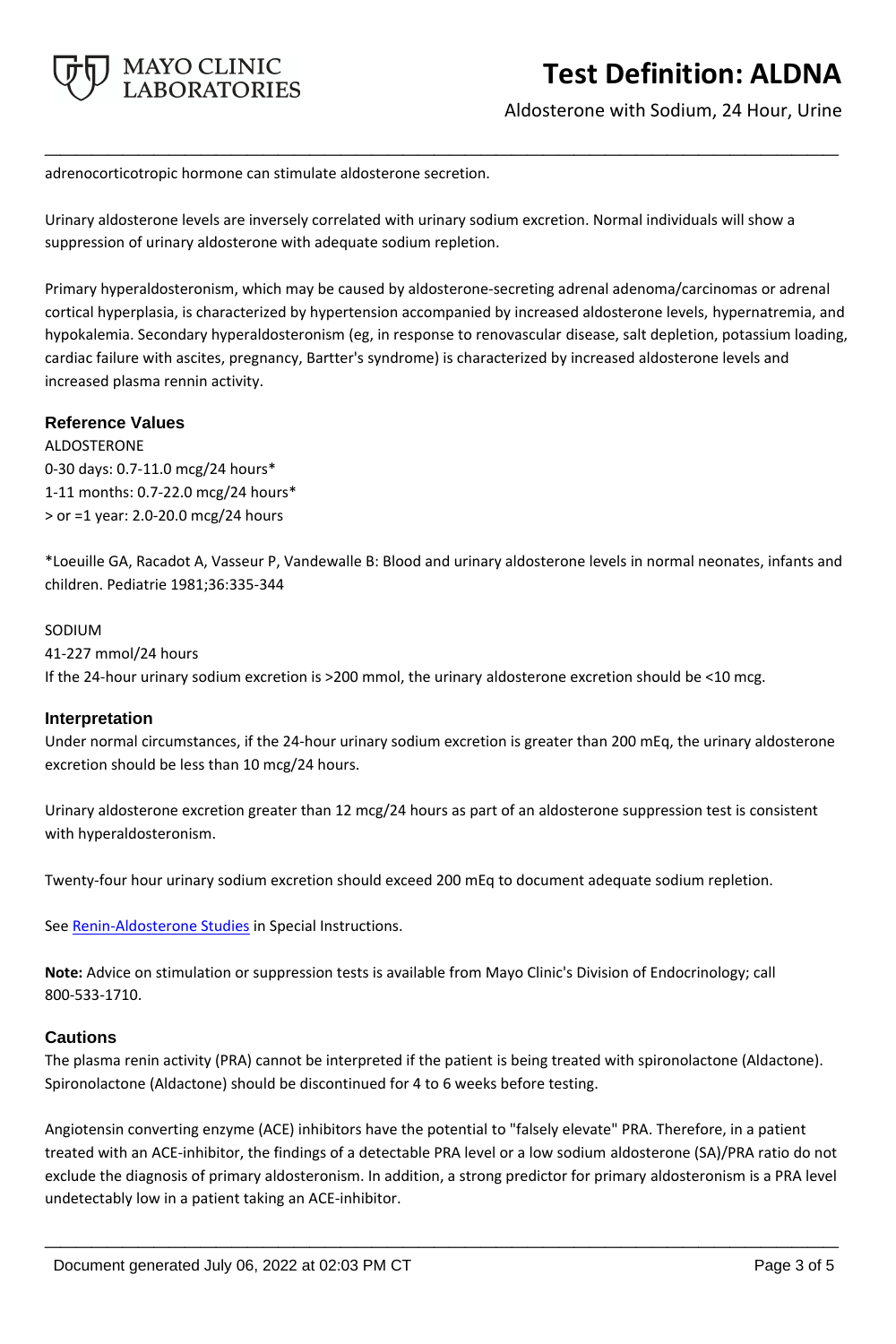

Aldosterone with Sodium, 24 Hour, Urine

#### **Clinical Reference**

1. Young WF Jr: Primary aldosteronism: A common and curable form of hypertension. Cardiol Rev. 1999;7:207-214 2. Young WF Jr: Pheochromocytoma and primary aldosteronism: diagnostic approaches. Endocrinol Metab Clin North Am. 1977;26:801-827

**\_\_\_\_\_\_\_\_\_\_\_\_\_\_\_\_\_\_\_\_\_\_\_\_\_\_\_\_\_\_\_\_\_\_\_\_\_\_\_\_\_\_\_\_\_\_\_\_\_\_\_**

3. Fredline VF, Taylor PJ, Dodds HM, Johnson AG: A reference method for the analysis of aldosterone in blood by high-performance liquid chromatography-atmospheric pressure chemical ionization-tandem mass spectrometry. AnalBiochem 1997 Oct 15;252(2):308-313

4. Carey RM, Padia SH: Primary mineralocorticoid excess disorders and hypertension. In: Jameson JL, De Groot LJ, de Kretser DM, Giudice LC, et al: eds. Endocrinology: Adult and Pediatric. 7th ed. WB Saunders; 2016:1871-1891

#### **Performance**

#### **Method Description**

Sodium is performed by indirect ion-selective electrode (ISE).(Package insert: ISE indirect Na, K, Cl for Gen.2. Roche Diagnostics; V 14.0. 02/2018)

Aldosterone is performed by liquid chromatography-tandem mass spectrometry (LC-MS/MS).

Samples are spiked with deuterated internal standard and are hydrolyzed overnight with acid. Samples are then neutralized and extracted by solid phase extraction (SPE). The extracts are dried, reconstituted, and analyzed by liquid chromatography - tandem mass spectrometry.(Taylor RL, Singh RJ: Validation of liquid chromatography-tandem mass spectrometry method for analysis of urinary conjugated metanephrine and normetanephrine for screening of pheochromocytoma. Clin Chem. 2002 Mar; 48[3]:533-539; Wurth R, Tirosh A, Kamilaris CDC, et al. Volumetric modeling of adrenal gland size in primary bilateral macronodular adrenocortical hyperplasia. J Endocr Soc. 2020 Oct 29;5(1):bvaa162)

**\_\_\_\_\_\_\_\_\_\_\_\_\_\_\_\_\_\_\_\_\_\_\_\_\_\_\_\_\_\_\_\_\_\_\_\_\_\_\_\_\_\_\_\_\_\_\_\_\_\_\_**

# **PDF Report**

No

# **Day(s) Performed** Aldosterone: Monday, Thursday Sodium: Monday through Sunday

**Report Available** 2 to 7 days

**Specimen Retention Time** See Individual Unit Codes

# **Performing Laboratory Location**

Rochester